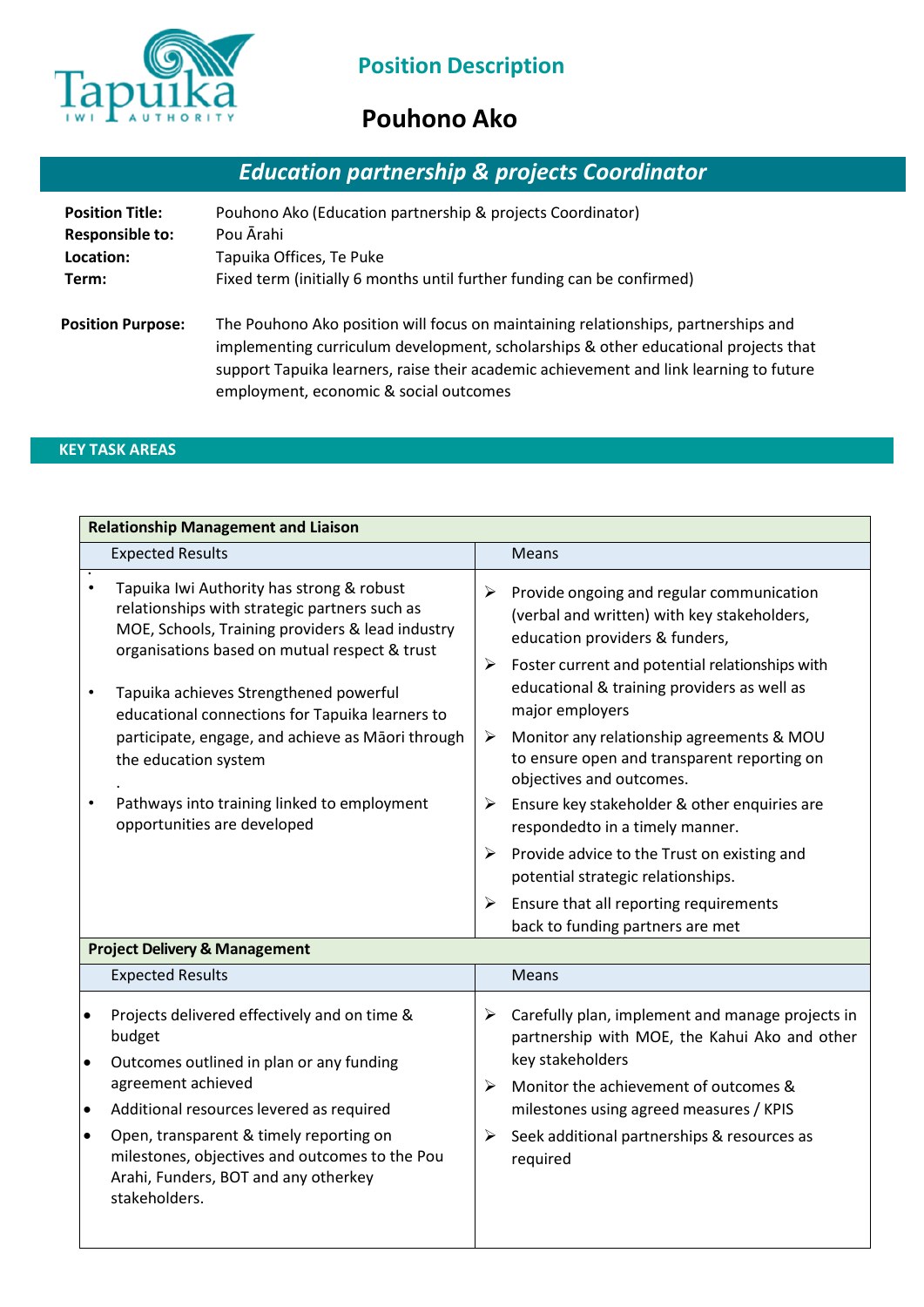

## **Pouhono Ako**

## *Education partnership & projects Coordinator*

| Iwi Liaison & whānau Engagement         |                                                                                                                                                                                                              |   |                                                                                                                                                                                                                                              |  |  |
|-----------------------------------------|--------------------------------------------------------------------------------------------------------------------------------------------------------------------------------------------------------------|---|----------------------------------------------------------------------------------------------------------------------------------------------------------------------------------------------------------------------------------------------|--|--|
|                                         | <b>Expected Results</b>                                                                                                                                                                                      |   | <b>Means</b>                                                                                                                                                                                                                                 |  |  |
|                                         | Opportunities within any educational projects<br>to utilise and involve iwi members maximised<br>Whanau feel fully engaged and informed<br>Whanau feel supported to achieve their<br>educational aspirations |   | Ensure communications are maximized, internally<br>and externally, regarding educational projects<br>and upcoming mahi<br>Provide support to Tapuika learners who are<br>undertaking tertiary studies<br>Proactively advertise all education |  |  |
|                                         |                                                                                                                                                                                                              | ➤ | opportunities for whanau & share inspiring<br>stories<br>Support whanau by building relationships<br>within the education sector                                                                                                             |  |  |
| <b>Educational Resource Development</b> |                                                                                                                                                                                                              |   |                                                                                                                                                                                                                                              |  |  |
|                                         | <b>Expected Results</b>                                                                                                                                                                                      |   | <b>Means</b>                                                                                                                                                                                                                                 |  |  |
|                                         | Resources developed to a high standard,<br>and to the satisfaction of MOE, Kahui Ako<br>& Tapuika Educational Advisory Committee                                                                             | ➤ | Work with the Advisory Committee and the<br>content developer to create the Tapuika<br>Education resources from the framework                                                                                                                |  |  |
|                                         |                                                                                                                                                                                                              | ➤ | Ensure that that all resources are signed off with<br>Advisory committee prior to being produced                                                                                                                                             |  |  |
|                                         |                                                                                                                                                                                                              | ➤ | Ensure that resources have been tested & reviewed<br>by Kahui Ako & focus group before being finalised                                                                                                                                       |  |  |

## **Additional Duties**

- Provide timely and accurate reporting to internal/external customers within the required timeframes and/ or as requested.
- Carry out any other duties that can reasonably be requested from time to time within the framework of this position, and the skills, training and experience of the incumbent.

### **KKey Documents**

- **Tapuika Curriculum Framework & Whanau engagement strategy**
- **MOE funding contracts**
- **Tapuika Strategic & Annual Plans** (still to be developed)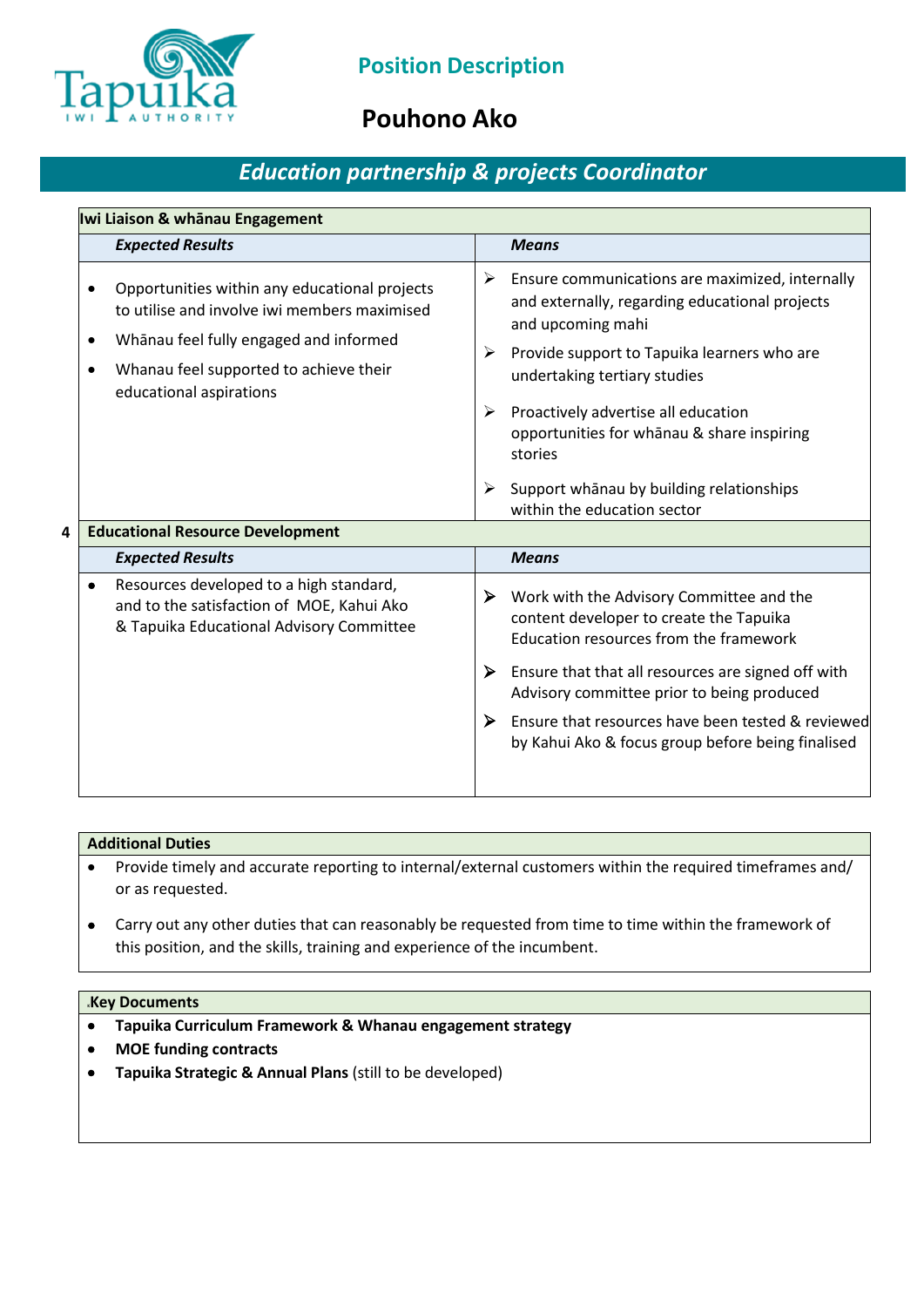

## **Pouhono Ako**

## *Education partnership & projects Coordinator*

## **POSITION SPECIFICATION**

### **Knowledge/ Experience**

## **Essential: Desirable:**

- Teaching or Curriculum development experience
- Ability to foster and manage relationships, with a wide range of groups and individuals
- Excellent facilitation, written and oral communication skills
- Demonstrated project management experience
- Knowledge of tikanga and kawa
- Strong computer skills (Microsoft Office)
- A current, full Driver's license

- Recognised and relevant tertiary qualification in education or related fields
- Te Reo Maori

### **Key Skills/ Competencies**

The following levels would typically be expected for the incumbent to be 100% fully effective:

### **Expert:**

- Facilitation, written and oral communication skills
- Ability to plan and develop Tapuika Curriculum resources
- Ability to build and maintain effective communications and relationships both internally & Externally

### **Advanced:**

- Knowledge of NZ education & Curriculum frameworks & standards
- Computer literacy in Microsoft Office
- Attention to detail, quality and accuracy
- Tapuika Tikanga and kawa

**Working knowledge**

- Project Management best practice
- Te Reo Māori

### **Key Behaviours Expected**

- Demonstrated passion for Education & Matauranga Māori
- Adherence to tikanga and kawa
- Ability to multi-task
- Utilises vision and imagination with practical implementation
- Positive attitude and a team approach
- Commitment/ personal accountability to the values and vision of Tapuika Iwi Authority